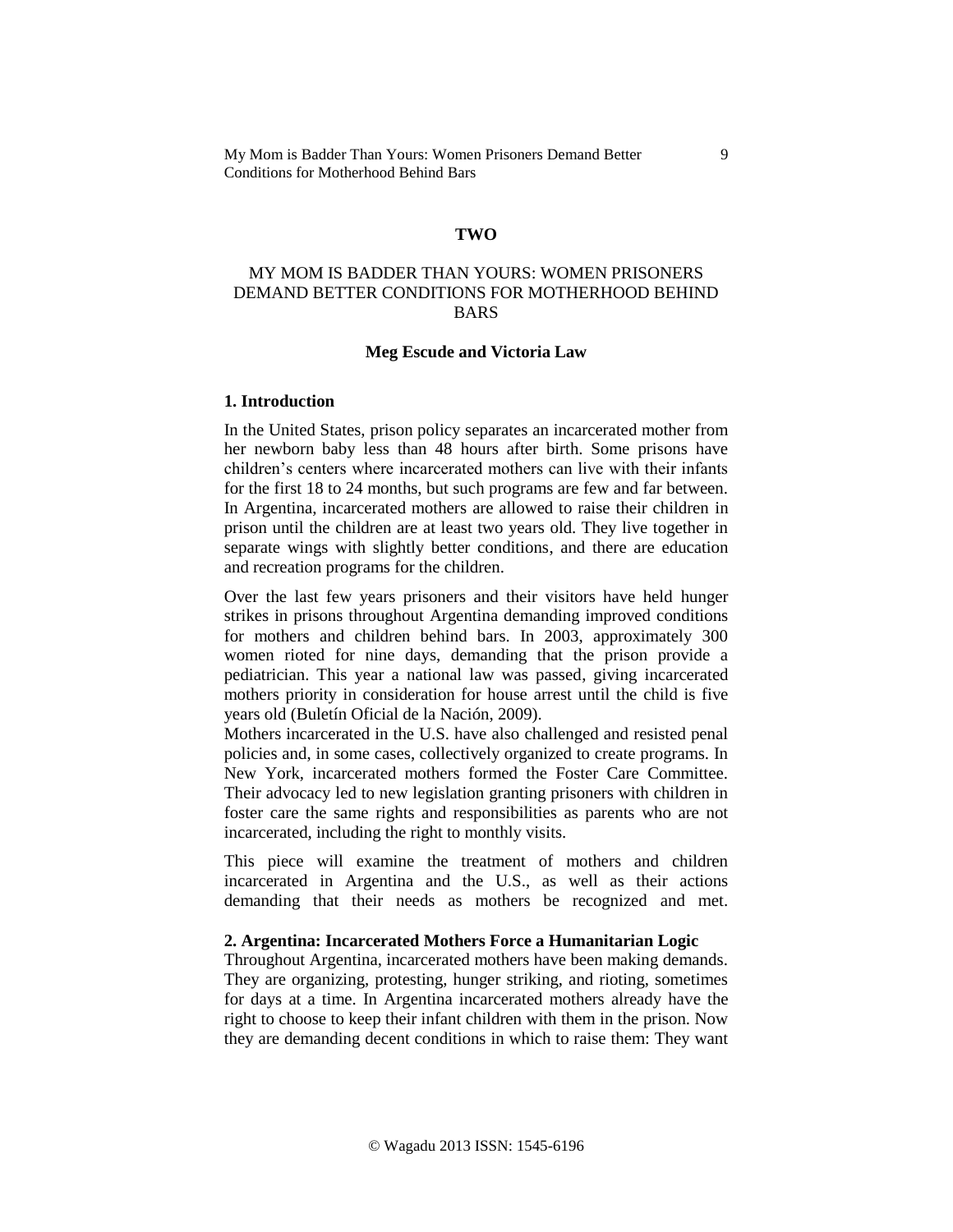pediatricians, healthy and sufficient food, and milk. They want to put their children to sleep in a bed not shared with rats and cockroaches. Since 2003, women have been resisting over these issues in ways that reach newspapers consistently. Now it seems their voices have been heard. In January 2009, a national law (26.472) was passed giving certain people the right to serve their terms under house arrest (Buletín Oficial de la Nación, 2009). Included in that list were pregnant women and mothers of children aged five and younger. Of course no government official would admit that these rights were given in response to prisoners protesting and rioting. However, we are used to reading between the lines spoken by politicians and written by mainstream journalists; between these lines is a heroic story of solidarity, clarity of intention, insistence and the unmatched bravery of mothers defending their children.

Since the economic crisis of 2001, Argentina's jails have been overcrowded, leading to the decline of conditions inside. The women's prison Local 33 in Los Hornos, Buenos Aires, is the country's most crowded and houses around 80 children aged four and younger (Arrechea, 2007). Although the state considers it in the best interest of the child to spend his or her first four years with the mother, the prison does not have a pediatrician on premises, severely limits the food available to children, and does not have an area for them to play outdoors. In December 2003, the first large protest was mounted by female prisoners demanding better conditions for their children (Página 12, 2003). One evening, a small number of women took two prison guards as hostages, broke windows and used objects as drums. They were soon suppressed. The next morning, during visiting hours, 300 prisoners reorganized and together with 98 of their visiting family members and their children, held the visitation room for nine hours. After intense negotiations with provincial authorities, they surrendered after the authorities agreed to a pediatrician on premises 24 hours a day, the right of a mother to accompany her child to outside hospitals for treatment, better nutrition, access to an outdoor patio, and that they not be punished or charged with violations for having protested. There were no deaths or serious injuries (Crónica, 2003).

Protests and riots have continued not only in Los Hornos but in women's prisons across the country. In June of 2005 in La Plata, during an argument between several prisoners and guards about the lack of fresh food for their children, the women wanted to call one of their lawyers. The guards denied the call. In protest, the women gathered in one room, burning sheets in the doorway to keep the guards from entering. This fire accidentally spread to the mattresses; three interns suffered from burns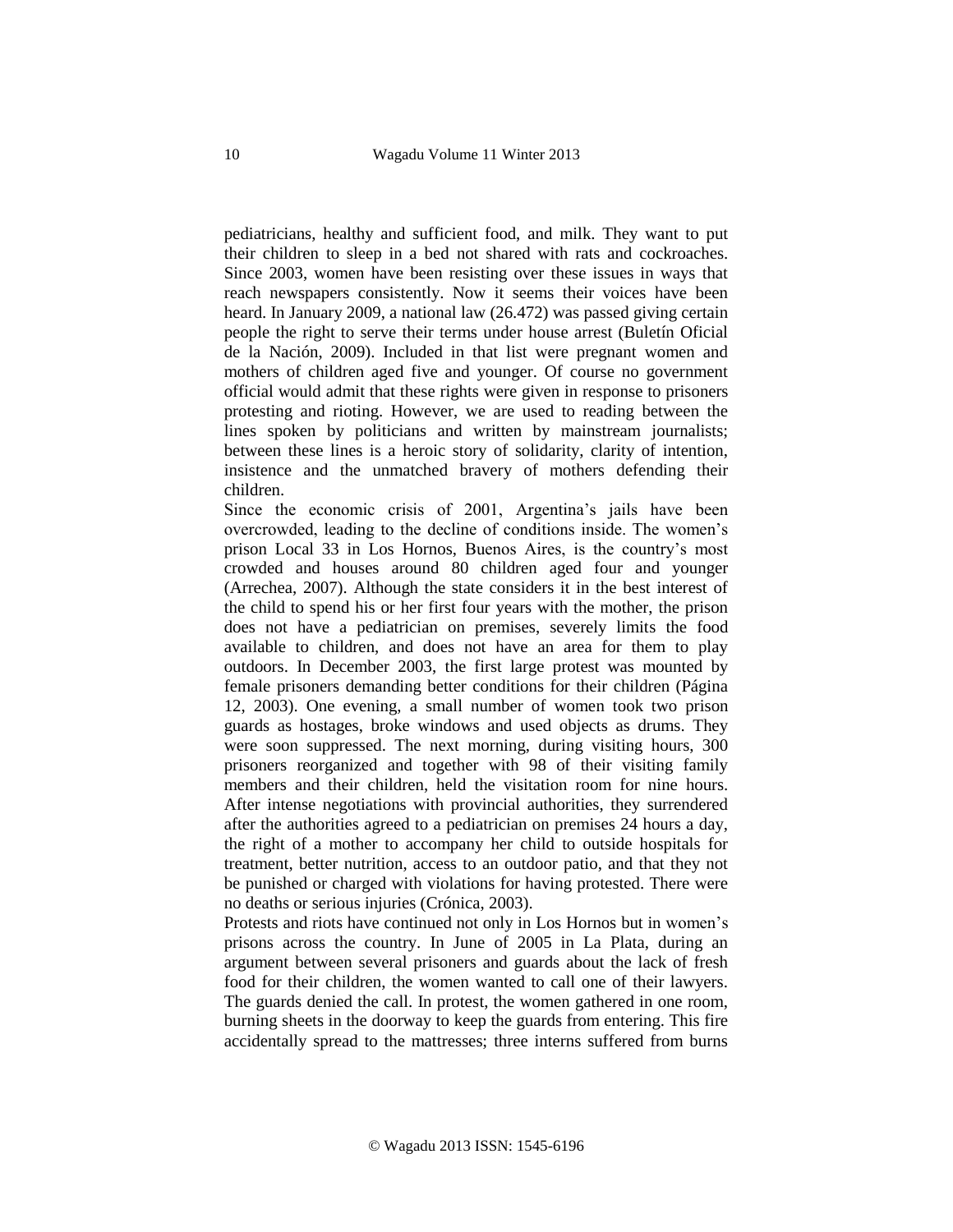and smoke inhalation and one later died in a hospital (La Vaca, 2005). A similar protest occurred in 2005, in Los Hornos where 340 prisoners protested for better conditions (La Nación, 2005). It is important to note that these were not demonstrations of aggressive violence or escape attempts. They were demands for specific practical provisions, communicated in the only way the women knew they would be heard.

Their demands have been heard and the answer is the new national law that allows mothers and pregnant women to serve their time under house arrest. This law is an improvement on a similar law passed in 2006 in the province of Buenos Aires, which allowed judges the option of house arrest for mothers. House arrest, however, was extremely difficult to achieve: first, the women had to file the request which could take months or years to be heard in court. Once the request reached a judge, there was no law that required the request be fulfilled. Even if the judge did deem house arrest in the best interest of the mother and/or child, they were limited by the availability of electronic anklets (Santesteban, 2009). When this law was passed, organizations such as the Committee Against Torture, a part of the Commission for Memory of the provincial government of Buenos Aires, spoke out against the weakness of this first attempt. They demanded a nationwide law rather than only a provincial one and stronger wording of the law requiring that judges grant house arrest to qualifying persons. They released this statement in reference to the 2006 law:

> The state (of the province of Buenos Aires) extends itself to permit the cohabitation of mother and child, but it does not occupy itself to guarantee the basic human rights of the children. Currently the right to health, the right to education, to play, recreation, cultural and artistic activities, the right to the protection of family, and the right to the equal treatment of children are being violated illegally. (Arrechea, 2007)

Encouraged by this statement, almost all incarcerated mothers across the province of Buenos Aires held a hunger strike in September of 2006 (Arrechea, 2007). Unfortunately this was not enough; as of March 2008, house arrest had not been granted in any case involving a mother or pregnant woman in the province of Buenos Aires (Santesteban, 2009).

The new law, passed in January 2009, requires that judges grant requests for house arrest unless the prisoner is considered a violent danger to her community. The law states that pregnant women and mothers of small children should serve their sentences in their homes until the child reaches five years old, at which time she would be transferred to a penitentiary. This law also includes women who are the sole caretakers of disabled persons, seniors over the age of 70, persons in the terminal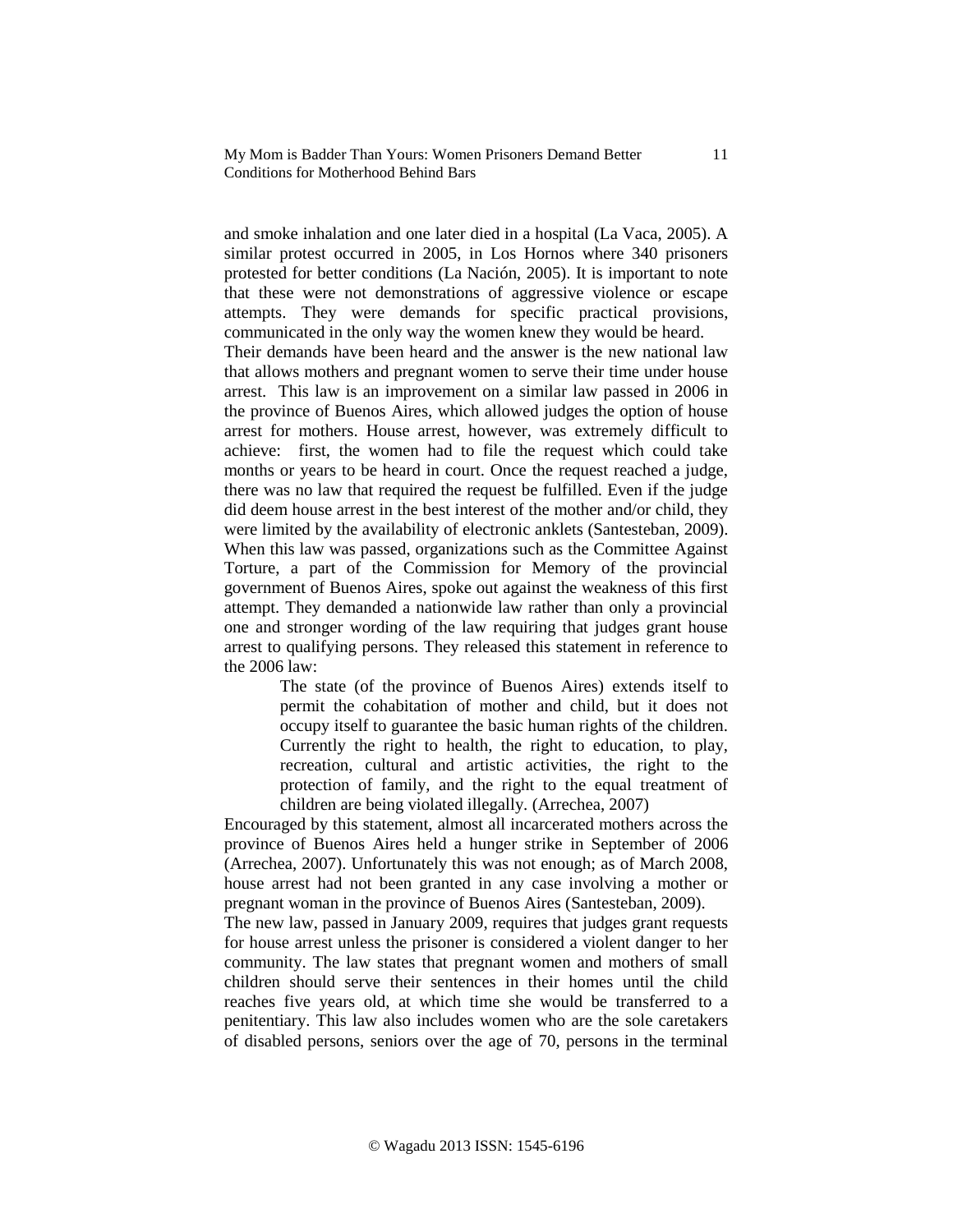stages of a disease, sick persons who would not be expected to recover in prison conditions, or disabled persons whose condition would be worsened in prison (Buletín Oficial, 2009). One thousand new electronic anklets have been purchased to facilitate the new ordinance. (Santeseban, 2009)

Although the numerous riots, protests, hunger strikes and complaints by imprisoned mothers were not mentioned in press releases announcing the new law, government officials have publicly spoken out about the inhumanity of life within prison. After the law was first unanimously approved by the senate in December of 2008, senator and president of the Justice Commission Rubén Marín spoke to the press in defense of the law, stating that currently prisons "do not possess appropriate structure, capacitated personnel nor the conditions needed to raise babies, to care for extreme sicknesses or to ensure that disabled prisoners do not fall into cruel or inhumane conditions."

Another senator, Miguel Pichetto stated that the Argentine penitentiary system has "profound failures. I agree that if there is a theft, a minor criminal act, and a woman is pregnant, in jail, she should be freed to care for the child. There is a humanitarian logic to this..." (Santesteban, 2009). Other senators and government officials have also stated that they consider it unjust for children to be punished for their mothers' crimes. All these statements mention that prisons provide inhumane living conditions for children.

Argentina's passing of this law not only benefits mothers and children but also serves to reveal the broader moral contradictions behind the idea of incarceration for non-violent crimes. If the very government that builds, regulates, and maintains a prison system admits that it is an inhumane place for children to live in, it is bringing us, as a society, closer to recognizing the dehumanization of *all* persons living inside the modern-day prison system.

# **3. U.S.: Incarcerated Mothers Fight for Access to Their Children**

Unlike mothers in Argentina, incarcerated mothers in the U.S. are separated from their children within minutes of their arrest. Former prisoner Barrilee Bannister, arrested with her sister, recalled, "My sister and I both had toddlers who witnessed our arrest. Police burst through our apartment with guns drawn, ordering everyone to the ground, including our handicapped mother. We were very lucky to have family members step in to take our children before Protective Services could be called" (Bannister, 2005).

Other mothers have not been as fortunate. If no family member is able and willing—to care for her children, they are placed in foster care.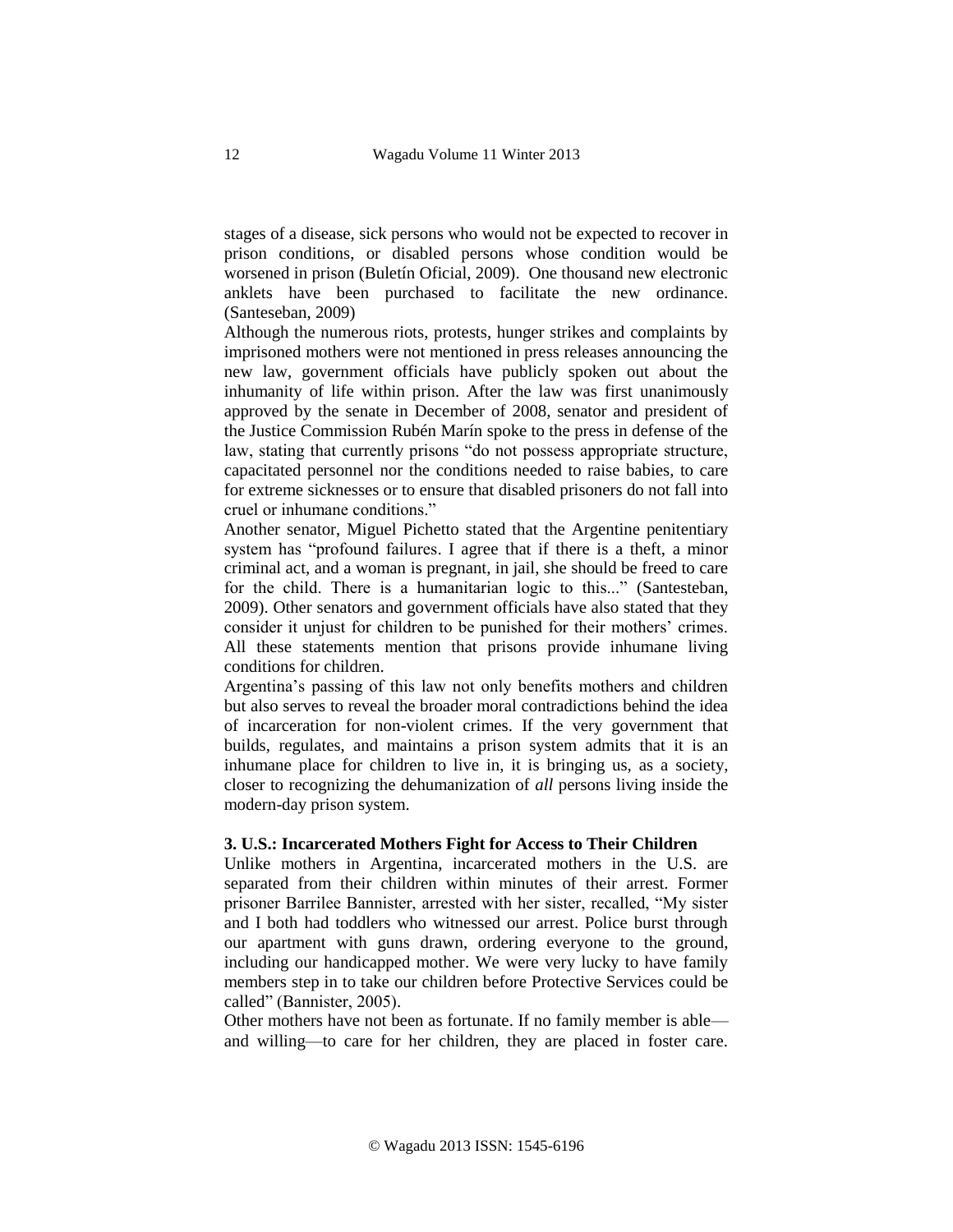Michigan prisoner Kebby Warner gave birth while incarcerated and was separated from her daughter Helen after three days. Her father died four months later and Helen was placed with a foster family. When Helen turned two, a judge terminated Warner's parental rights (Warner, n.d.). Over 147,000 children face similar scenarios. In 2007, over 65,000 women in state and federal prisons reported being mothers to minor children. 64% of these mothers were their children's primary caregivers before being arrested (Glaze and Maruschak, 2009). In 2004, only 37 % of incarcerated mothers reported that their children were living with the father. Children of incarcerated mothers are five times more likely to be placed in foster care than children of incarcerated fathers (Glaze and Maruschak, 2009). In 1997, Congress passed the federal Adoption and Safe Families Act (ASFA) requiring that parents' legal rights be terminated if a child is in foster care for 15 of the last 22 months. Once these rights are terminated, parents have no legal relationship with their children (Women in Prison Project, 2009). The termination is irrevocable.

ASFA's impact has been profound, especially given that under mandatory sentencing laws, many first-time offenses, even those that would have been treated as misdemeanors, mandated treatment or dismissed altogether, now warrant harsh sentences. A 2003 study found that termination proceedings (a state's legal actions to end a parent's legal custody rights) involving incarcerated parents increased approximately 108% nationwide from 260 in 1997, the year of ASFA's enactment, to 909 in 2002. In contrast, in the five years before ASFA, the number of termination proceedings increased only 30% from 169 in 1992 to 218 in 1996 (Genty, 2003).

Even when they do retain legal custody of their children, distance severely impacts on a mother's ability to maintain meaningful relationships with her children. More than 60% of incarcerated mothers were housed more than 100 miles from their child's home. Less than 9% were within 20 miles of their child. A 2000 Bureau of Justice Statistics report found that 54% of mothers in state prisons and forty-two percent of those in federal prisons had never been visited by their children (Mumola, 2000).

However, incarcerated mothers have not passively accepted overly harsh separations from their children. In 1975, women incarcerated in California held a "Christmas riot" protesting the cancellation of family visits. They gathered in the yard, broke windows, made noise and burned Christmas trees in a "solidarity" bonfire (Faith, 1993). However, most family maintenance programs have been won by less visible methods,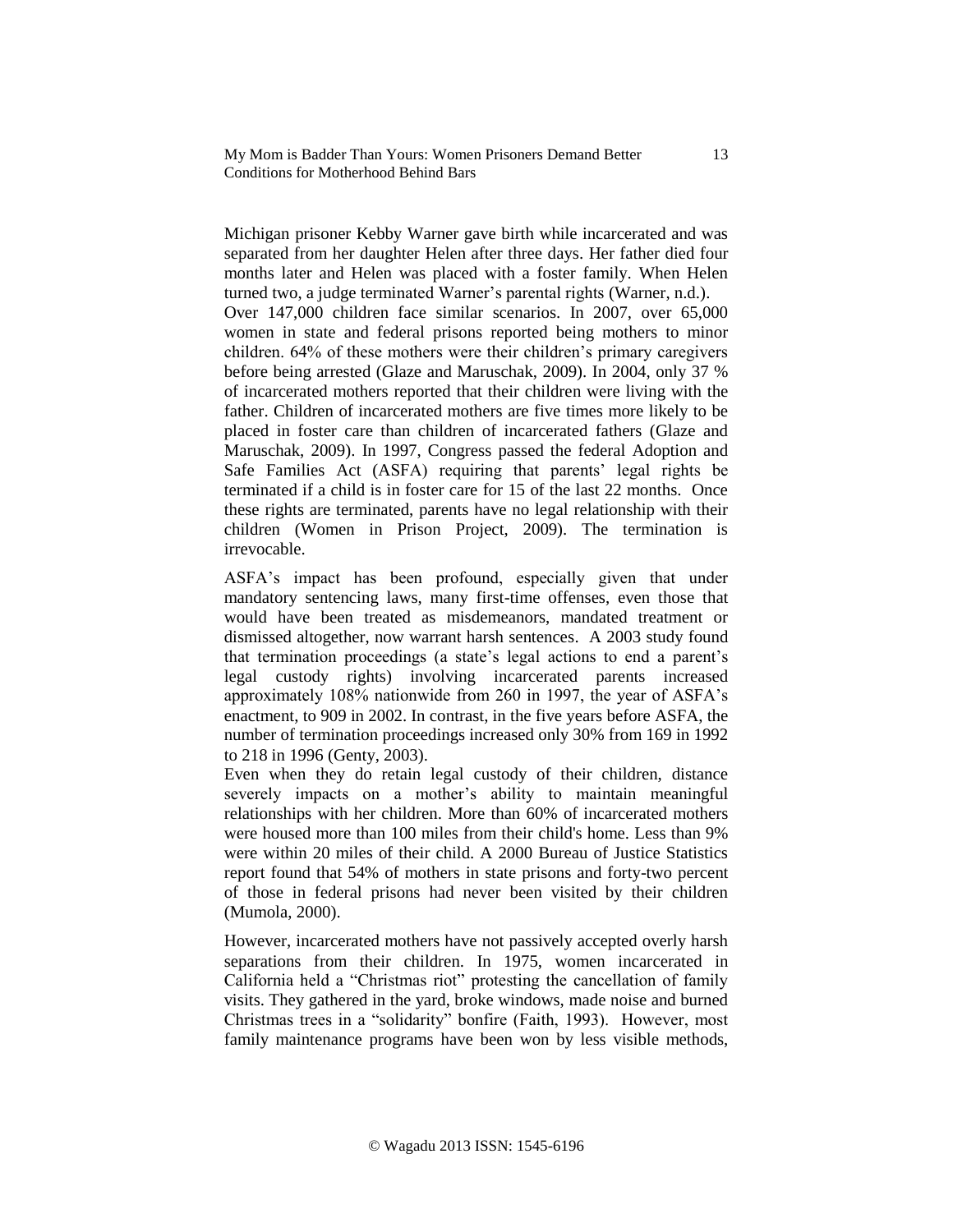such as working with prison administrators, filing lawsuits or surreptitiously working with outside groups.

At the maximum-security Bedford Hills Correctional Facility in New York, prisoners run the Children's Center, a program providing a nursery where incarcerated mothers and their babies are allowed to live together for the child's first year. Although the Center is administered by the Brooklyn Diocese of Catholic Charities and funded by the state's Department of Correctional Services, its daily operations rely on Bedford's prisoners (Morash, Bynum and Koons, 1998). The prisoners organized two parenting courses for Bedford's mothers—one on infancy for new mothers and pregnant prisoners and the other a 10-week course called "Parenting Through Films" (Harris, 1986). These were Bedford's first courses both organized and taught exclusively by prisoners. Out of the Children's Center also came more far-reaching change. Until 1983, children of prisoners placed in the New York State foster care system did not have the legal right to visit their parents in prison. Mothers at Bedford formed the Foster Care Committee which, with the help of outside advocates, led to new legislation not only giving prisoners with children in foster care the same rights and responsibilities as parents who are not incarcerated, but also the right to monthly visits provided that the prison was not too far away (Boudin, 1997). In addition, prisoners involved in the Children's Center published a foster care handbook for incarcerated mothers whose children had been placed in the foster care system. The book galvanized advocates from two outside organizations, the Women's Prison Association and the Volunteers of Legal Services, to form the Incarcerated Mothers' Law Project. The Project provides educational workshops about family law, advocacy and legal counseling to mothers imprisoned in New York State.

Many incarcerated mothers, however, lack the cooperation of their prison administrations to develop such programs. In some cases, prison administrations actively hinder their efforts. In 1990, three years after entering the Michigan prison system, Stacy Barker had asked friends to adopt her seven-year-old daughter, providing the girl with a stable and secure home. "This was an open-adoption and they brought her to the prison every other week to visit and I phoned her weekly" (S. Barker, personal communication, March 22, 2006). However, in 1995, in response to an incident at a male prison, the Michigan Department of Corrections (MDOC) began limiting visitation rights at all of its prisons: All visitors, including minor children, had to be on an approved visiting list. Minors were allowed to visit only their parents, stepparents or grandparents. If the prisoner's parental rights had been legally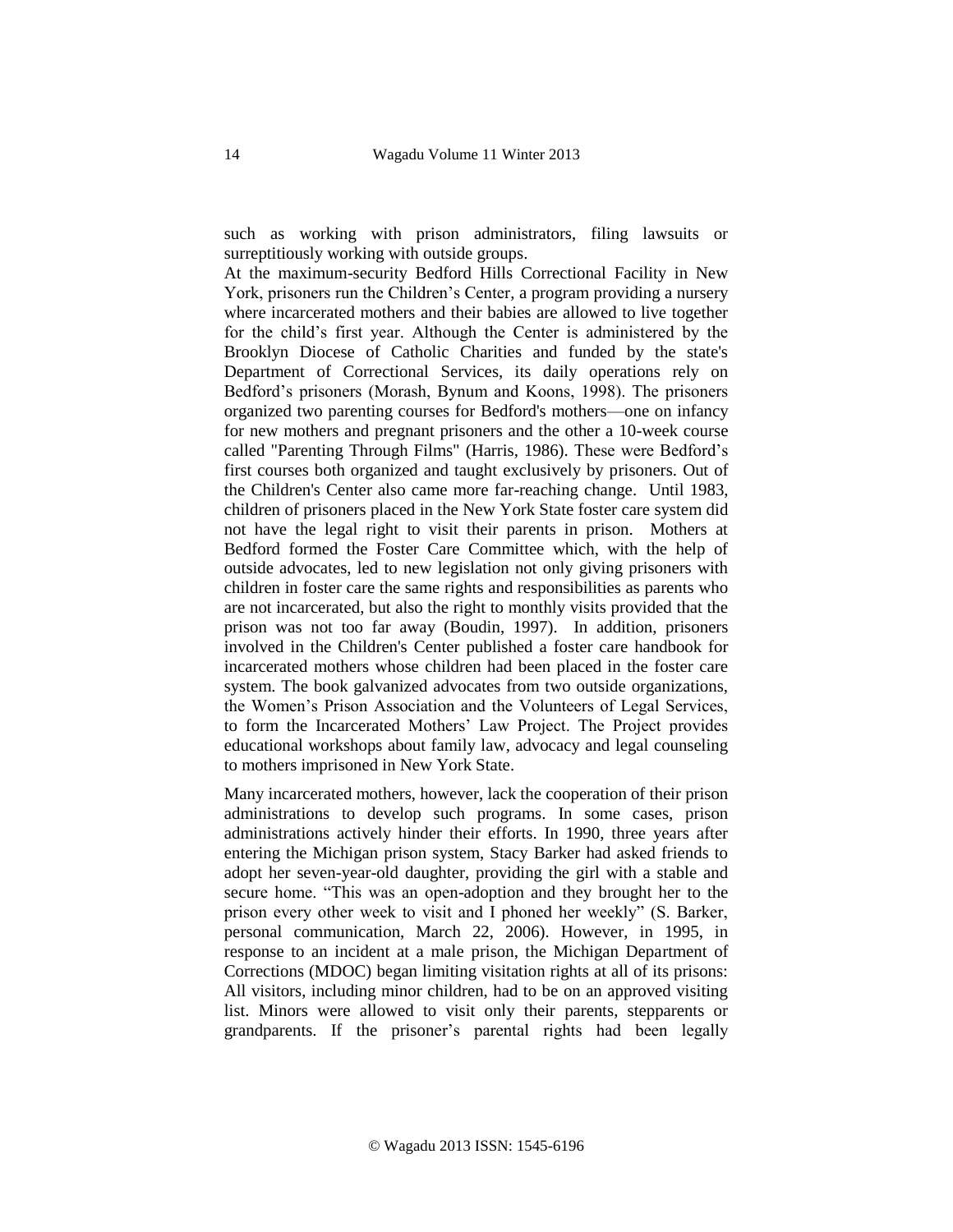terminated, even if she had voluntarily given up those rights, she was not allowed to receive visits from her child.

Barker did not allow the MDOC to deprive her of seeing her child. She signed onto *Bazzetta v. McGinnis,* a lawsuit launched by eleven incarcerated women challenging MDOC's visiting policy. Barker testified that exceptions should be made for parents who had voluntarily terminated their rights. The U.S. Court of Appeals found the new visiting policy unconstitutional, stating, "Under our constitution, even those lawfully imprisoned for serious crimes retain some basic constitutional rights" (*Overton v. Bazzetta,* 2002). In May 2002, Barker was able to receive a visit from her daughter and meet her three-year-old grandson for the first time. The following year*,* the Supreme Court unanimously upheld MDOC's policies, citing that decreasing the number of children visiting benefited the safety and security of the institution (*Overton v. Bazzetta*, 2003). Although the Supreme Court upheld the MDOC's visiting policies in 2003, the suit launched by Barker and her fellow parents demonstrates that women are willing to—and do—challenge policies designed to keep them from their children.

Other mothers have had to work clandestinely to set up opportunities to maintain contact with their children. In 1997, Yraida Guanipa, a mother of two incarcerated in northern Florida, learned about a Lutheran church in West Virginia that provided free transportation for the children and families of the women incarcerated at Alderson Federal Prison Camp. Nothing like that existed for Florida prisoners and their families. "Then I decided that I was going to work tirelessly until I found a church or a sponsor that could provide free transportation for our children and families." Finding a sympathetic organization was difficult, to say the least. She wrote, "As a prisoner, I *cannot* freely write to churches or organizations asking for free transportation for my sons, for fear of being indicted again for 'SOLICITING,'" Guanipa wrote. "As you may not be aware of, as a prisoner we can not 'solicit' anything. Furthermore, I could not ask any of the church volunteers because as volunteers for the BOP they cannot be involved with our families or with us outside of the specific volunteer job. With limited resources, limited budget and limited phone time I could not write or call everywhere or anybody until I found the right organization or church" (Y. Guanipa, personal communication, December 15, 2005).

Despite her limited resources and the risk of being charged with "soliciting," which carries not only a penalty of losing phone and e-mail privileges but also an additional indictment and more prison time, Guanipa persevered (Y. Guanipa, personal communication, February 11,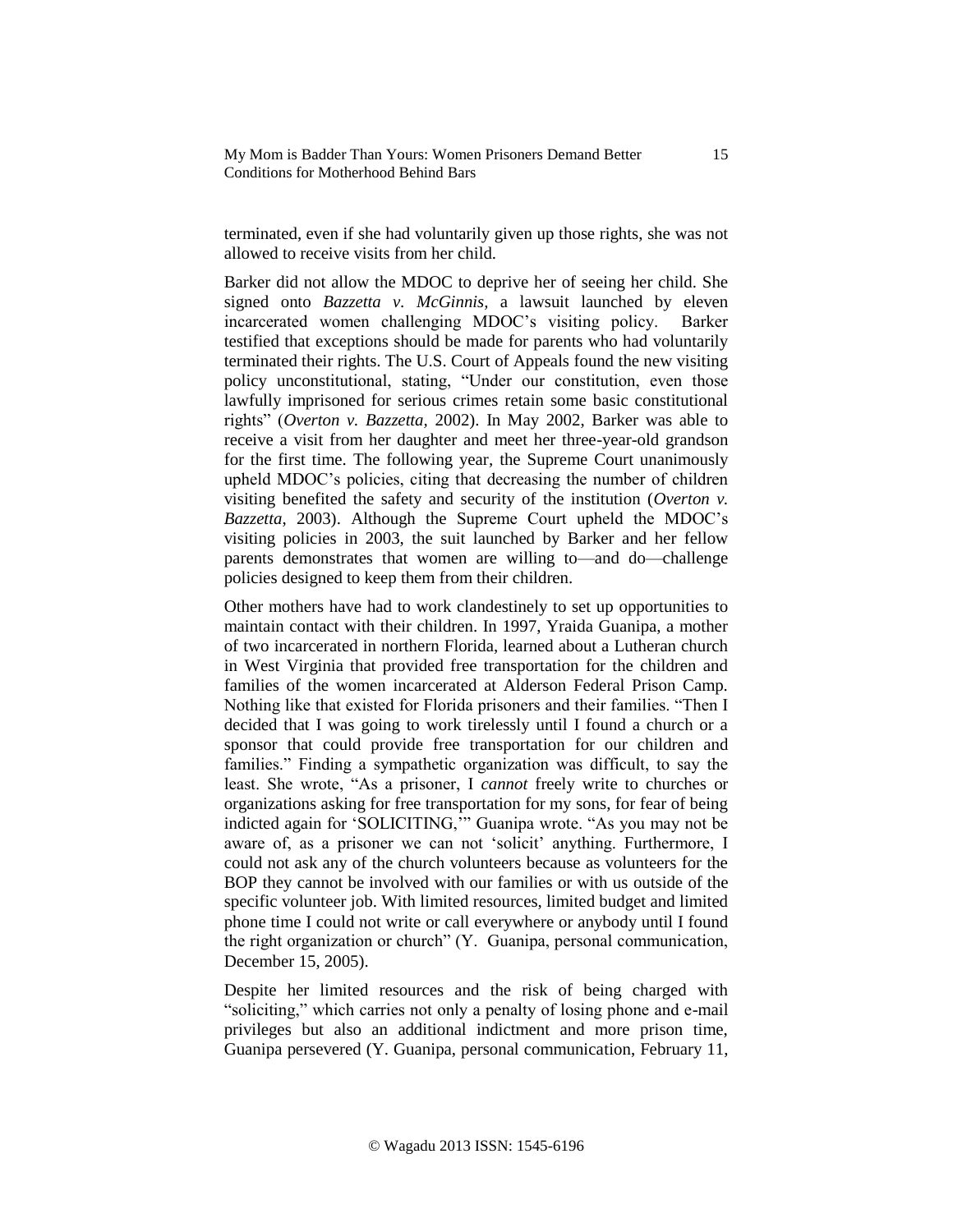2006). In the fall of 2005, eight years after beginning her campaign, Guanipa found a church willing to pay for a bus so that 48 children, including Guanipa's two sons, could spend seven hours with their mothers at FCC Coleman. "Even though I am getting released in eleven months I am happy that there will be children that will not suffer as mine did because they will be able to visit their mothers here at Coleman-Camp" (Y. Guanipa, personal communication, December 15, 2005). Since that first church-sponsored bus, Guanipa has found two other churches which paid for the transportation necessary for children to visit their mothers at FCC Coleman (Y. Guanipa, personal communication, February 11, 2006).

## **4. Keeping Mothers—and Children—Out of Prison**

In 2009, the Women's Prison Association released a study of prison nurseries, stating, "Many women parenting their infants in prison nurseries could be doing so in the community instead." The study found that women in prison nursery programs posed little, if any, risk to public safety and that the issues leading to incarceration, such as drug addiction, lack of education and poverty, were better addressed in the community (WPA, 2009, p. 6). The study recommended increasing the use of community corrections instead of relying on incarceration.

This recommendation is not new. In 1987, the Alliance of Non-Governmental Organizations on Crime Prevention and Criminal Justice, a United Nations workgroup, called for greater use of community-based sanctions rather than incarceration for pregnant and parenting women. In 2000, the Council of Europe Parliamentary Assembly echoed this recommendation. Despite these recommendations, the U.S. continues to send pregnant women and mothers to prison with little to no regard for their children. In addition, only nine states have or are currently developing prison nursery programs for babies born within the prison. Four of these programs have been created within the past five years. Babies and children born before incarceration are excluded from participating (Women's Prison Association, 2009).

The U.S. would do well to follow Argentina's example in both recognizing the importance of the mother-child relationship and taking steps to strengthen, rather than undermine, that bond. At best, current laws impede meaningful relationships between imprisoned mothers and their children. At worst, they terminate them altogether. Instead, the U.S. should be pursuing policies designed to keep both mother and child out of the prison system altogether.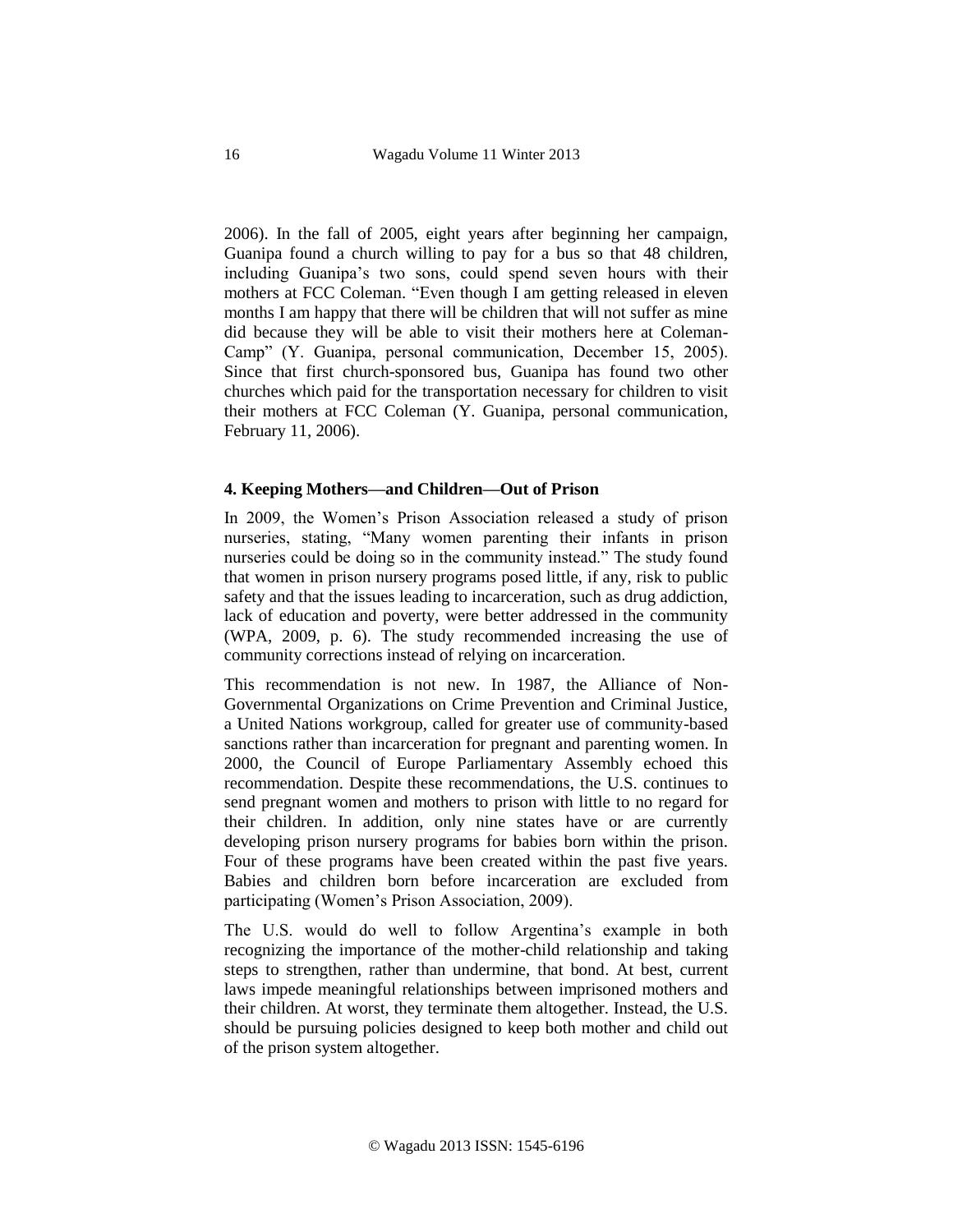# **References**

Armsbury, C. (2000, September/October). Supreme Court to rule on mother/child love.

> *The Razor Wire*, *4*(5). Retrieved May 28, 2009 from: http:/[/www.november.org/razorwire/rzold/20/20028.html](http://www.november.org/razorwire/rzold/20/20028.html)

Arrechea, F. (2007, July 16). Nacer y Crecer en la Cárcel: Los hijos del encierro. *Agencia* 

> *NOVA*. Retrieved April 30, 2009, from [http://www.agencianova.com/nota.asp?n=2007\\_7\\_16&id=41863](http://www.agencianova.com/nota.asp?n=2007_7_16&id=41863&id_tiponota=24) [&id\\_tiponota=24](http://www.agencianova.com/nota.asp?n=2007_7_16&id=41863&id_tiponota=24)

Bannister, B. (2005, March/April). The Creation of *Tenacious:* Writings from women in

prison. *Clamor, 31,* 63.

Bloom, B., Owen, B., and Covington, S. (2003). *Gender-responsive strategies: Research,* 

> *practice and guiding principles for women offenders.*  Washington, DC: U.S. Department of Justice.

Boudin, K. (1997). The children's center programs of Bedford Hills Correctional

> Facility. In C. Blinn (Ed.), *Maternal ties: A selection of programs for female offenders.* Lanham, MD: American Correctional Association

Brown, M. *Woman is the word*. Unpublished work.

Faith, K. (1993). *Unruly women: The politics and confinement of resistance.* Vancouver: Press Gang Publishers.

Genty, P.M. (2003). Damage to family relationships as a collateral consequence of parental incarceration. *Fordham Law Journal*. *30(5)*, 1671-1684.

Glaze, L, and Maruschak, L. (2009). *Parents in prison and their minor children.*

Washington, DC: U.S. Department of Justice. Retrieved June 3, 2009 from: <http://www.ojp.usdoj.gov/bjs/pub/pdf/pptmc.pdf>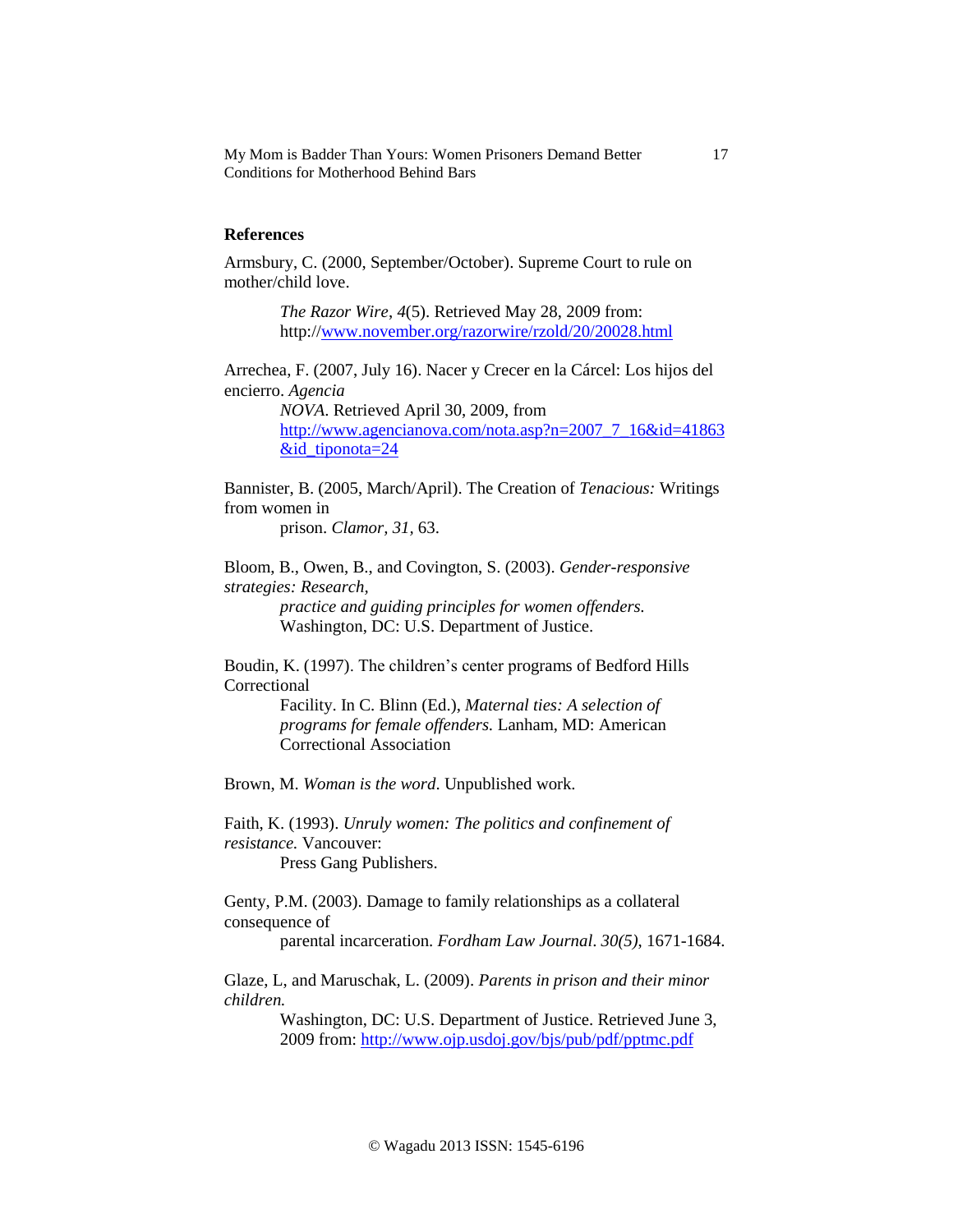Harris, J. (1986). *Stranger in two worlds.* New York: MacMillan Publishing Company.

*La Nación.* (2005, July 12). Los hornos: Una presa murió y otra resultó herida durante un motín*.* 

> Retrieved June 23, 2009, from: [http://www.lanacion.com.ar/nota.asp?nota\\_id=720771](http://www.lanacion.com.ar/nota.asp?nota_id=720771)

\_\_\_\_\_. (2005, July 13). Murió una reclusa en un motín en La Plata*.*  Retrieved June 23, 2009,

from: [http://www.lanacion.com.ar/nota.asp?nota\\_id=720910](http://www.lanacion.com.ar/nota.asp?nota_id=720910)

*La Vaca.* (2005, October 19). Detrás de los motínes; Cárceles sin ley. Retrieved June 25, 2009 from:<http://lavaca.org/seccion/actualidad/0/983.shtml>

Ley 26.472. (2009, January 20). Replacement of article 10 of the Penal Code of Argentina.

> Official document published via the Buletín Oficial. Retrieved June 24, 2009, from:

[http://hfnoticias.com.ar/assets/uploads/](http://hfnoticias.com.ar/assets/uploads/LEY_26472.doc)**LEY**\_26472.doc

Morash, M., Bynum, T.S., and Koons, B.A. (1998). *Women offenders: Programming* 

*needs and promising approaches.* Washington, DC: U.S. Department of Justice.

Motín*.* (2003, December 15). *Página 12.* Retrieved May 1, 2009 from [http://www.pagina12.com.ar/diario/sociedad/3-29309-2003-12-](http://www.pagina12.com.ar/diario/sociedad/3-29309-2003-12-15.html) [15.html](http://www.pagina12.com.ar/diario/sociedad/3-29309-2003-12-15.html)

Mujeres generan un violento motín. (2003, December 15). *Crónica.*  Retrieved April 19, 2009, from http://es.geocities.com/carcel203/nov203.htm

Mumola, C. J. (2000). *Incarcerated parents and their children.*  Washington, DC: U.S.

> Department of Justice. *Overton v. Bazzetta,* 148 F. Supp. 2d (6<sup>th</sup> Cir. 2002). *Overton v. Bazzetta*, 539 U.S. (2003).

Santesteban, I. (2009, March 11). Prisión domiciliaria para embarazadas y madres. *Diario La*